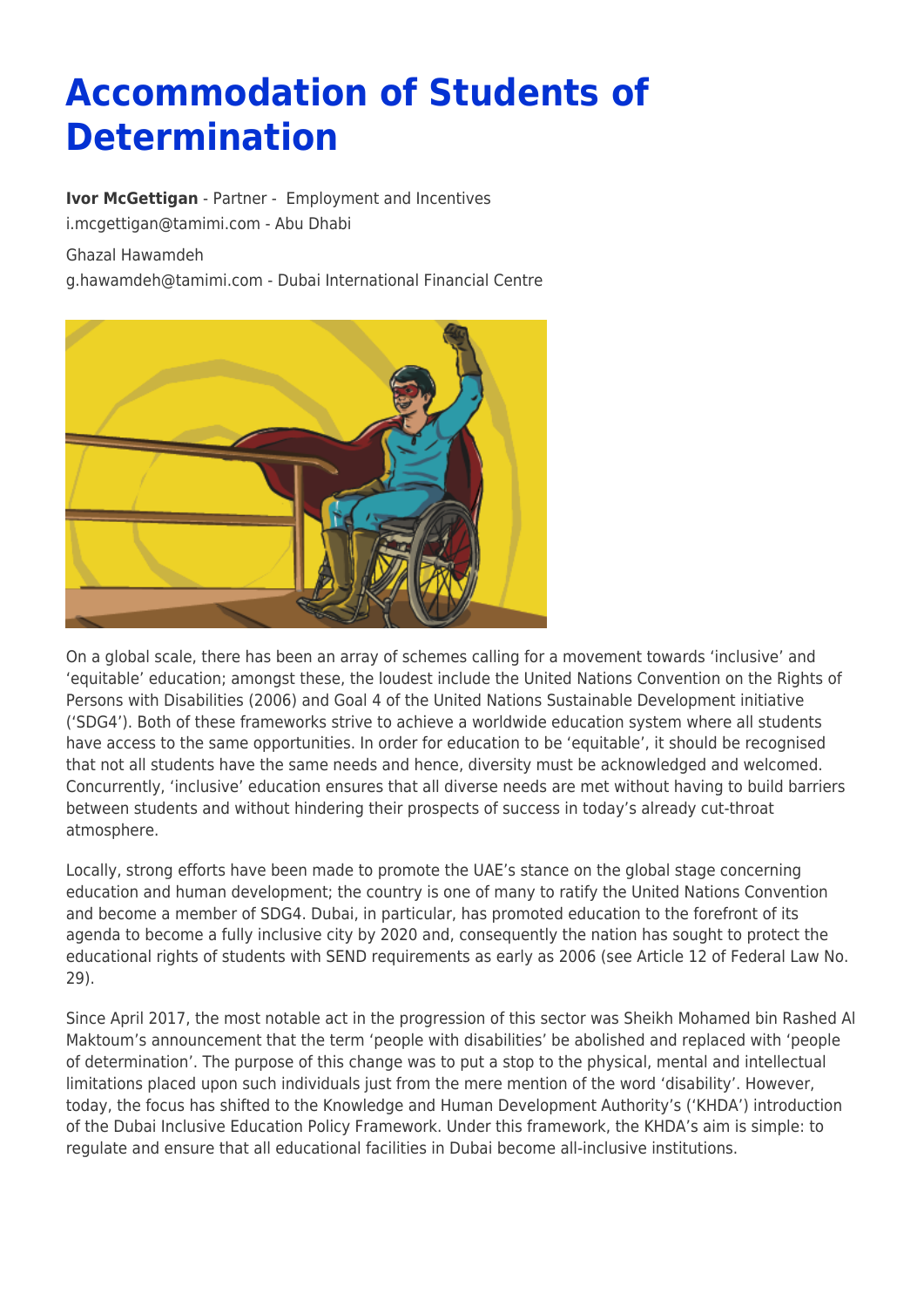## **Overview of the Dubai Inclusive Education Policy Framework**

The implementation of this framework came about after several complaints from parents of children of determination who alerted the KHDA that some mainstream schools were rejecting their children solely on the basis that they could not cater to their needs. As a result, these children are left with no choice but to enrol in special needs schools, which generally do not follow any curricula. Thus, this puts them at a disadvantage for their higher education prospects.

Consequently, the Dubai Inclusive Education Policy Framework strives to eliminate the difficulties suffered by students of determination and their parents. The Framework demonstrates a series of procedures, which will be considered in turn:

- 1. the Framework encourages education providers to carry out assessments upon the admission of new students to identify what kind of support a particular student will need throughout his/her educational career. In addition, schools cannot reject the admission of students solely due to their intellectual or physical capabilities. As a result, institutions are expected to modify their curricula to accommodate a wide variety of student competencies;
- 2. education providers are to implement policies and strategies to accommodate the new Framework; this includes introducing individualised plans for the successful inclusion of students, ensuring no discrimination is made between students with personalised learning requirements and those who do not require individual programmes. Teachers must also be equipped with the necessary training in order to cater to a diverse student body;
- 3. perhaps the most problematic issue for schools in Dubai, education providers are recommended to provide a minimum ratio of one support teacher for every 200 enrolled students. Moreover, the Framework recommends one learning support assistant for every 125 enrolled students; and
- 4. schools are required to provide the necessary resourcing and allocation of funds to accomplish successful inclusion. This includes training of all teachers and educational staff, ensuring all facilities are made as fully accessible as possible and that the cost to families for all additional services is kept as reasonable as possible.

### **Difficulties in Implementation**

Some schools in Dubai have already voiced their concerns regarding potential difficulties that they may face as a result of the Framework. In particular, the recommended ratio of specialists to students, it has been suggested, poses a significant hurdle for larger schools. This is especially difficult in a market where a shortage of specialist teachers exists. Furthermore, staff training options are limited as it can only occur in a KHDA approved training institute.

Although the objectives laid out by the Framework are not impossible, it appears that more time will be needed in order to achieve the results that the Framework sets out to accomplish. Thus, with the deadline of 2020 looming for Dubai to become a fully inclusive city, it may be necessary to allow schools an extra amount of time to incorporate these new changes.

#### **Inclusive Education Developments in the Arab Region**

Most Arab nations are parties to the aforementioned international initiatives and have been engaged in formulating their own strategies to achieve inclusive education in their jurisdictions. In the GCC, Qatar's Ministry of Education has launched a year-long campaign, in partnership with UNESCO, to promote the concept of inclusive and equitable education in mainstream schools. In Oman, UNICEF has been working alongside its Ministry of Education to develop a training programme on inclusive education, also in the